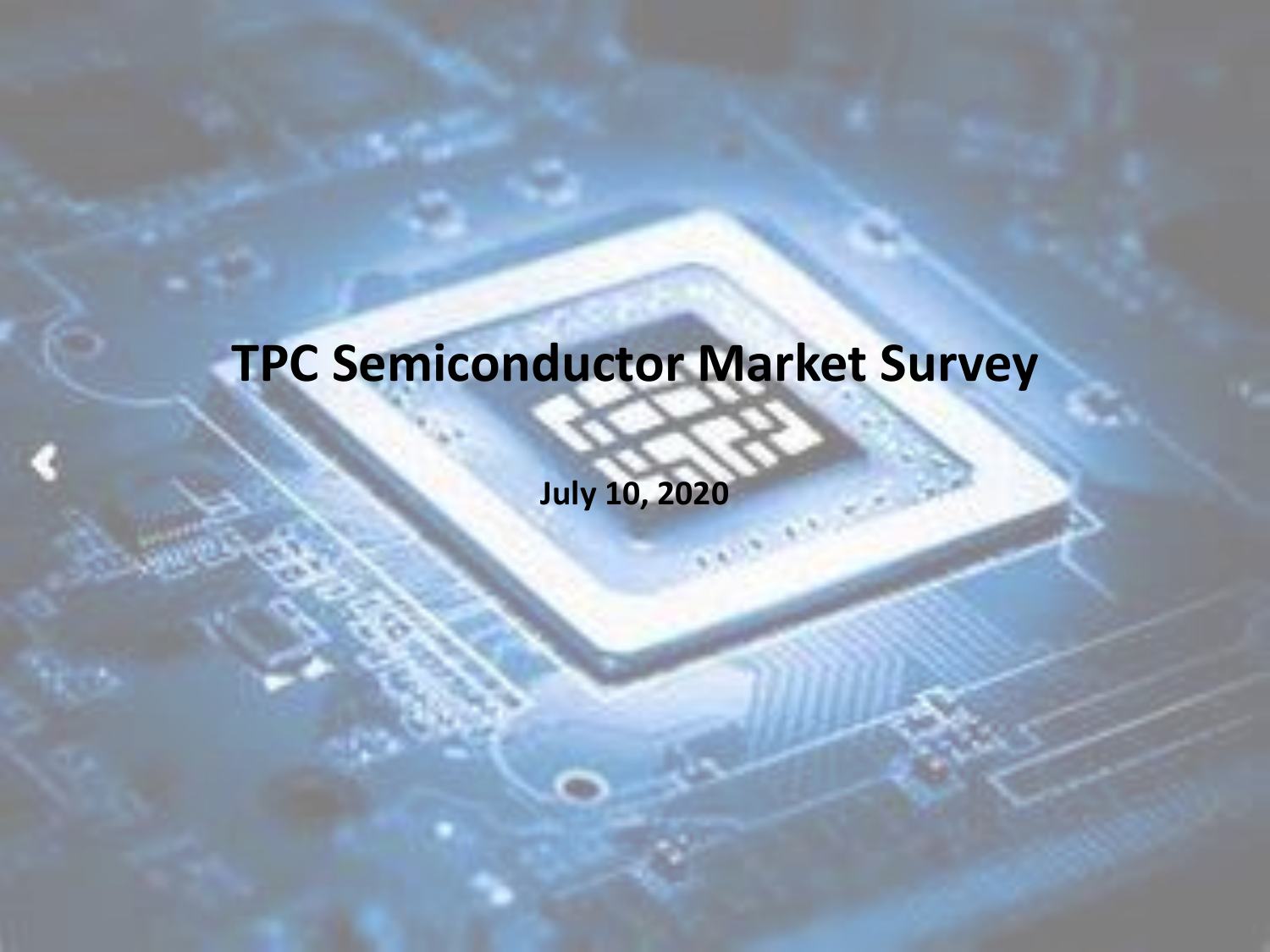### TPC July 2020 Survey Summary

*Survey Date: July 1-7 Respondents: ~10,600 Location: Worldwide (~80% Asia) Who: Active Electronics Industry Professionals Response Composition (multiple choices): Industrial 45%, Auto 18%, Comm 20%, Computing 24%, Mobile 38%, Data Ctr 22%, Other 14%*

- We completed our monthly survey last weekend  $(210,600$  respondents) which saw continued weakening in C3Q growth expectations. In addition C3Q bookings expectations also continued to weaken.
- End customers have still been reluctant to cancel production to their manufactures instead pushing out production into future quarters but appear to be booking less for the near term during the past 30 days.
- The survey showed a growth outlook for C2Q20 about the same vs. last month with 45% expecting q/q growth vs. 47% previously and only 11% see it as weaker vs. 14% last month.
- The survey showed a growth outlook for C3Q20 weaker vs. last month with 54% expecting q/q growth vs. 59% previously and only 12% see it as weaker vs. 8% last month.
- The survey showed a weakening in bookings growth outlook for C3Q20 with 30% expecting improving bookings vs. C2Q compared to 33% last month. Now 18% expect weaker bookings vs. 13% last month.
- Backlog cancellation expectations (slide 6) shows a continued increase in cancellations over the last 2 months which we view as a leading negative indicator for C4Q.
- Availability of critical parts are now becoming less of a concern with lead-times shrinking slightly and inventories starting to increase slightly. Slide 7, which shows a more granular view of inventory by key components, showed improvements across most products in inventory and availability.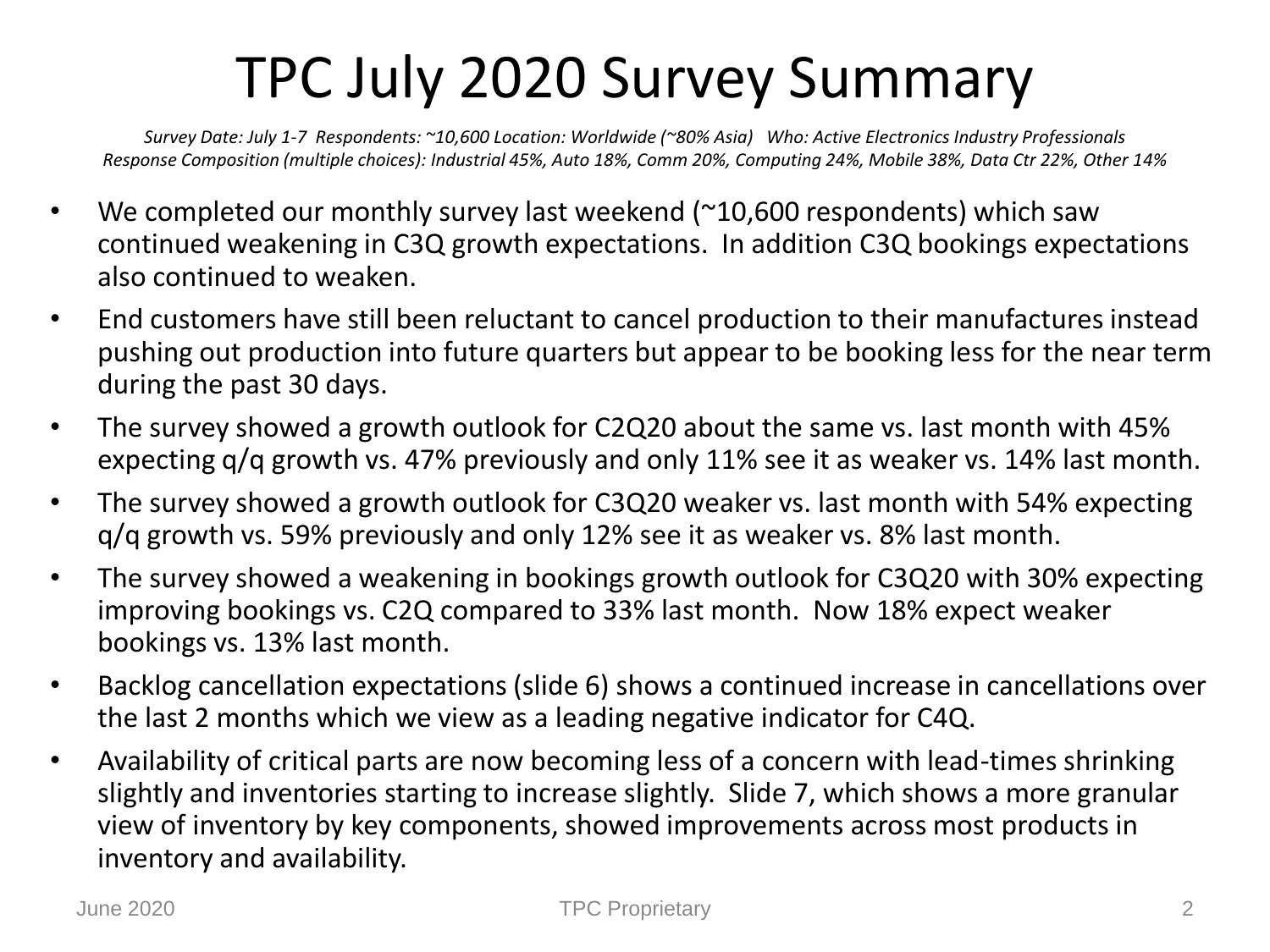#### Q/Q Demand Growth Outlook

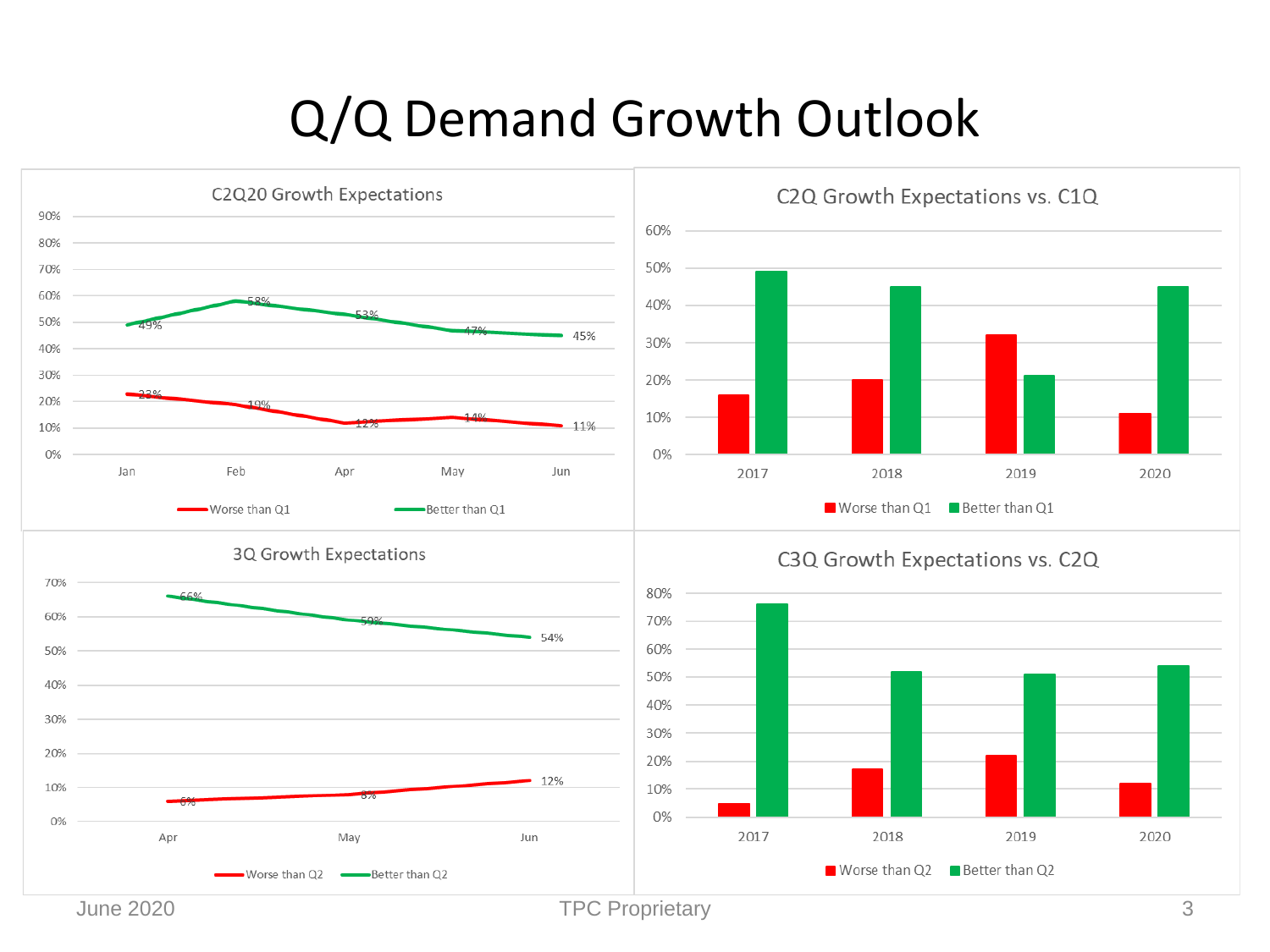## Q/Q Seasonality Expectations

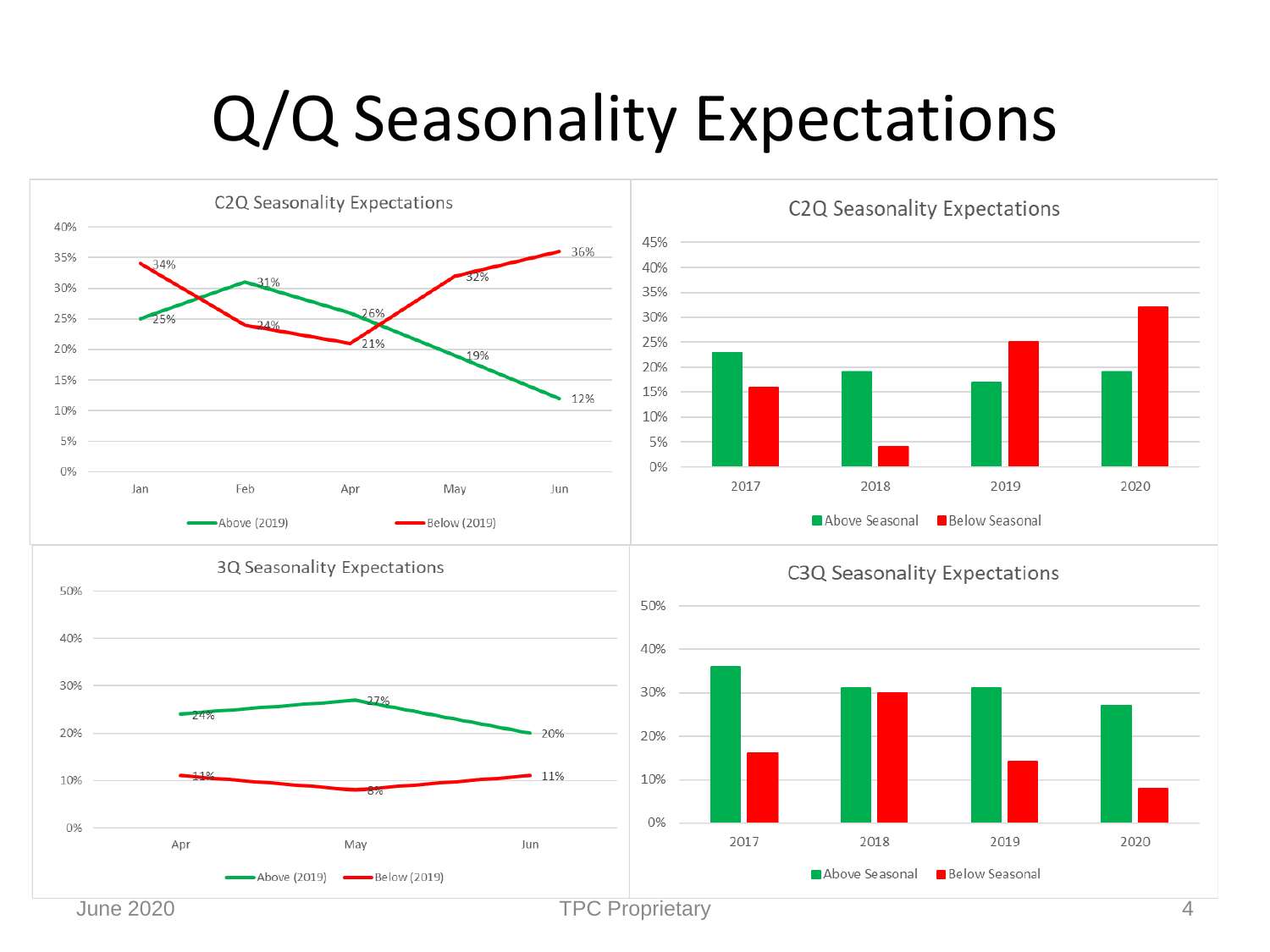## Q/Q Bookings Growth Expectations

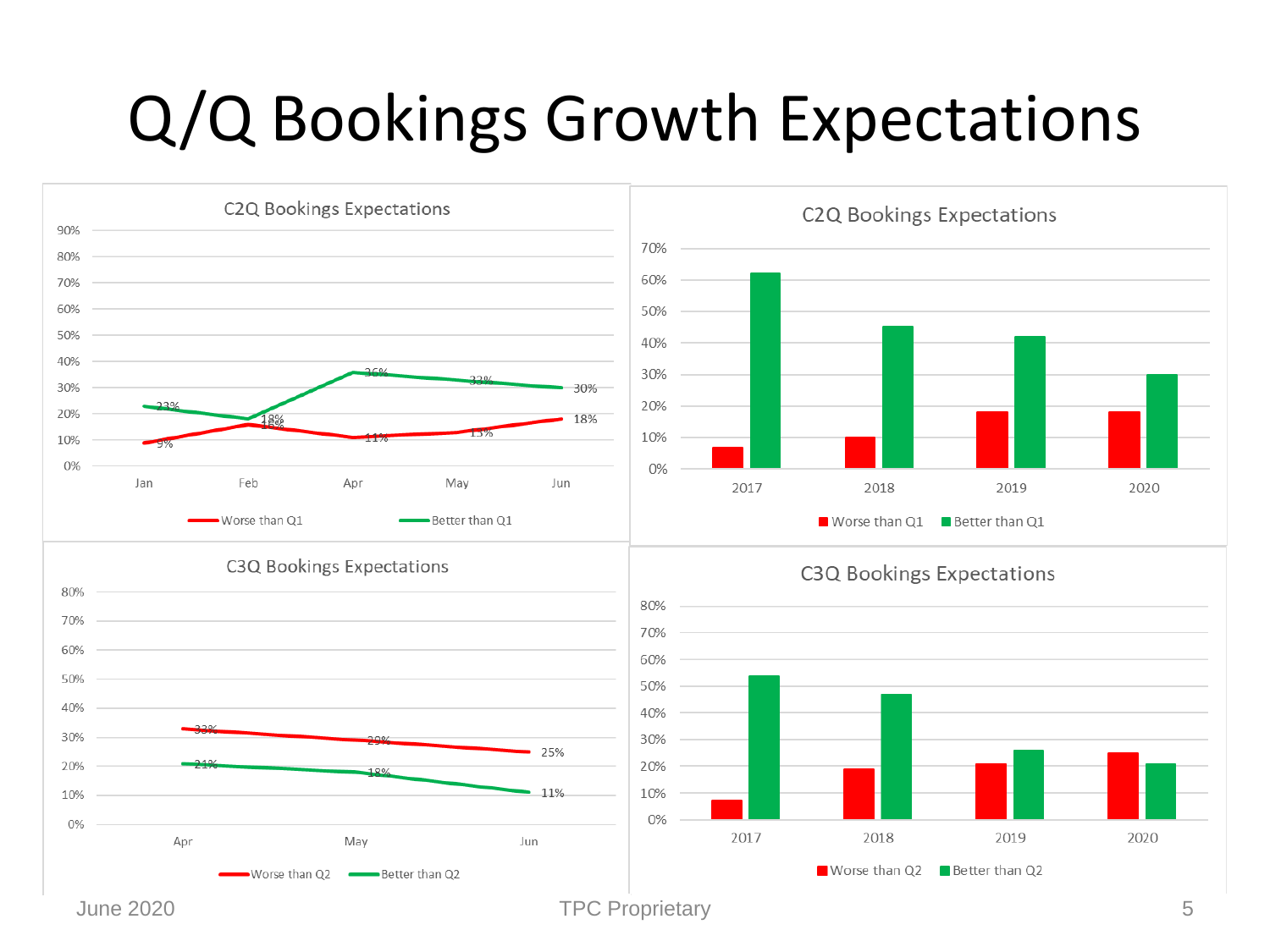#### Backlog Order Cancellations vs. 30 Days Ago

(Delta between increasing and decreasing cancellations – Higher % is more positive)

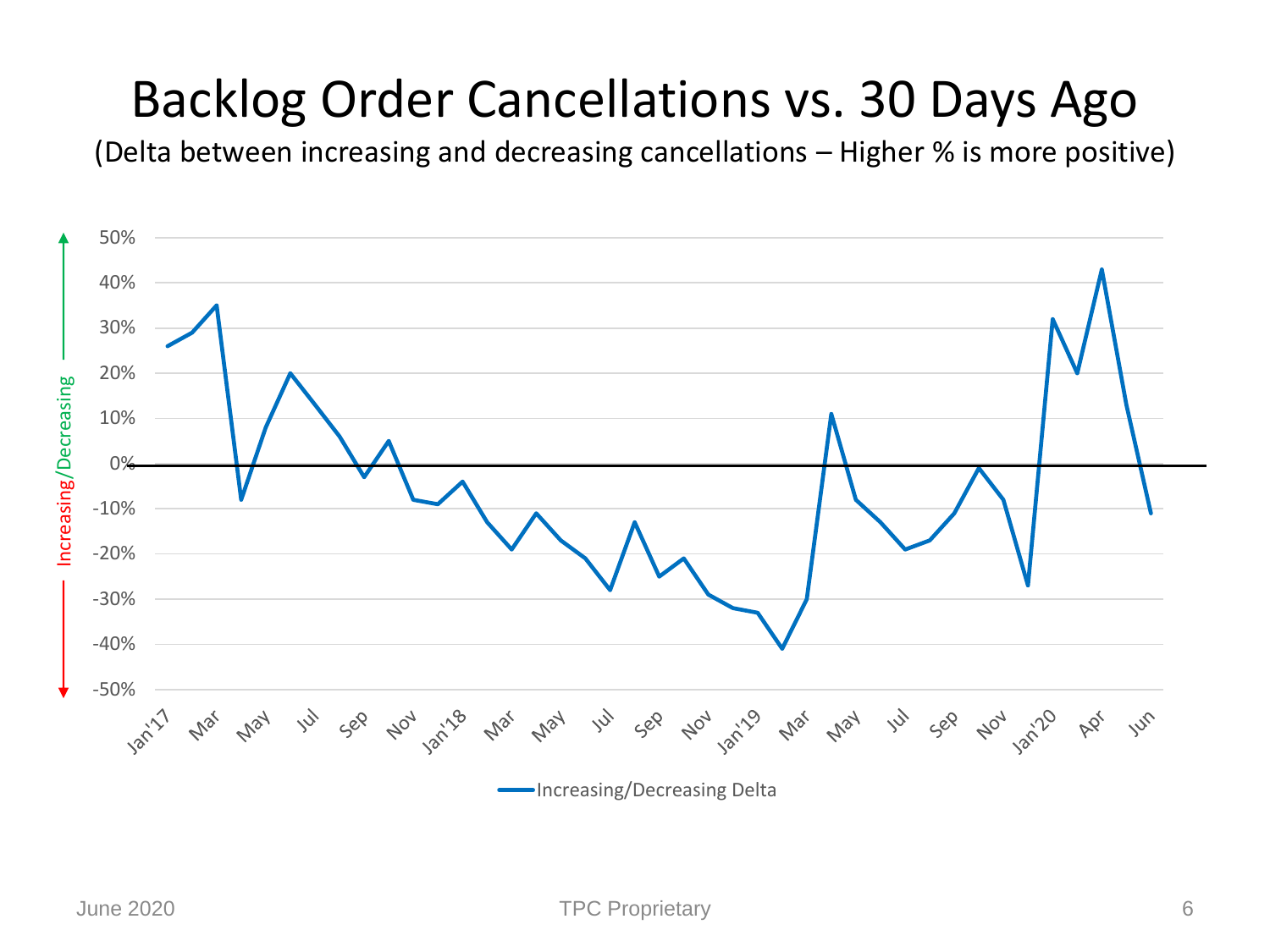## Inventory Status

(Using a scale of 1 to 5 with 1 being extremely low inventory, 3 being the normal amount, and 5 being extremely high; how do you view inventory levels for the following products?)

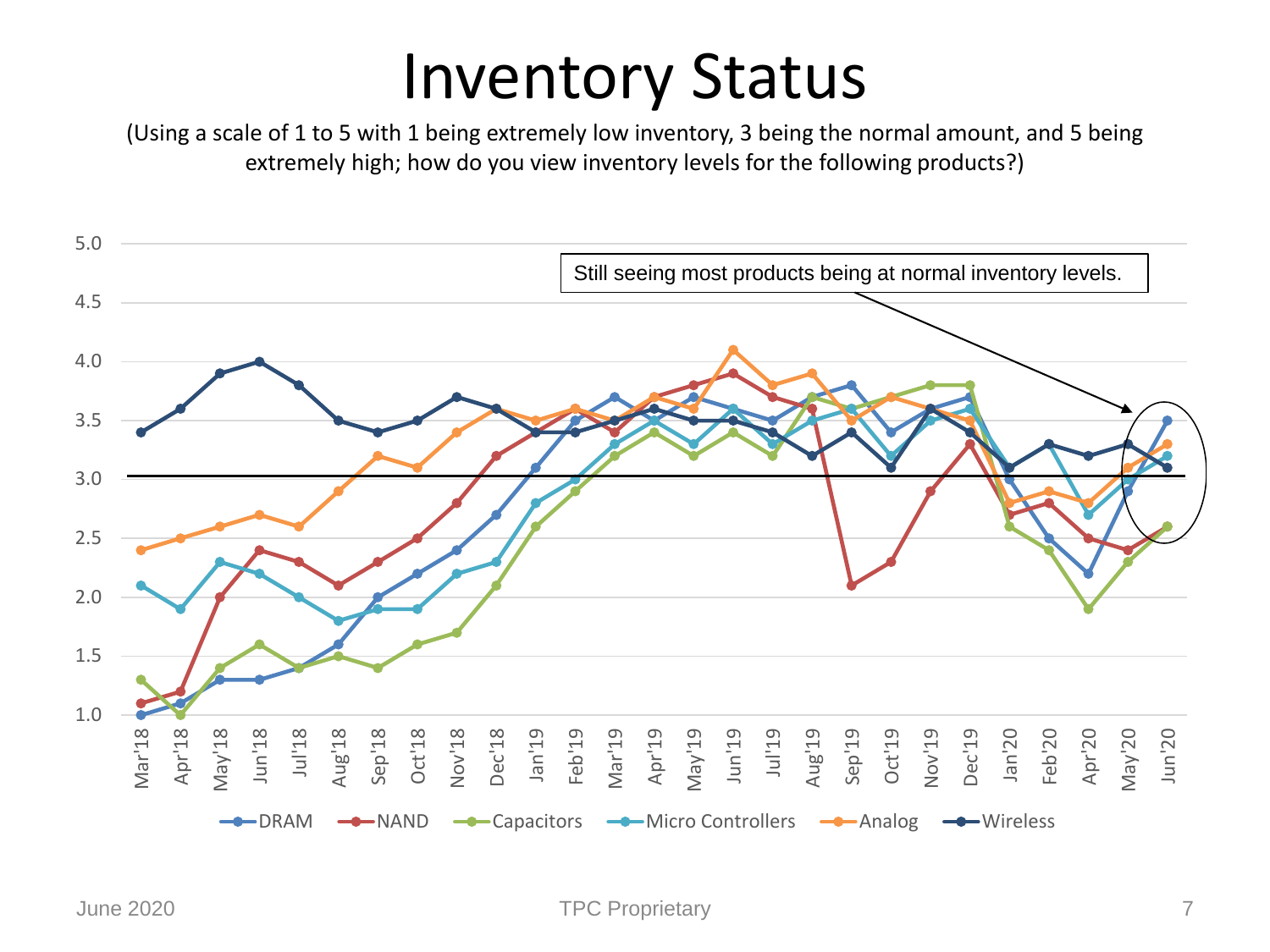# Q/Q Inventory Growth

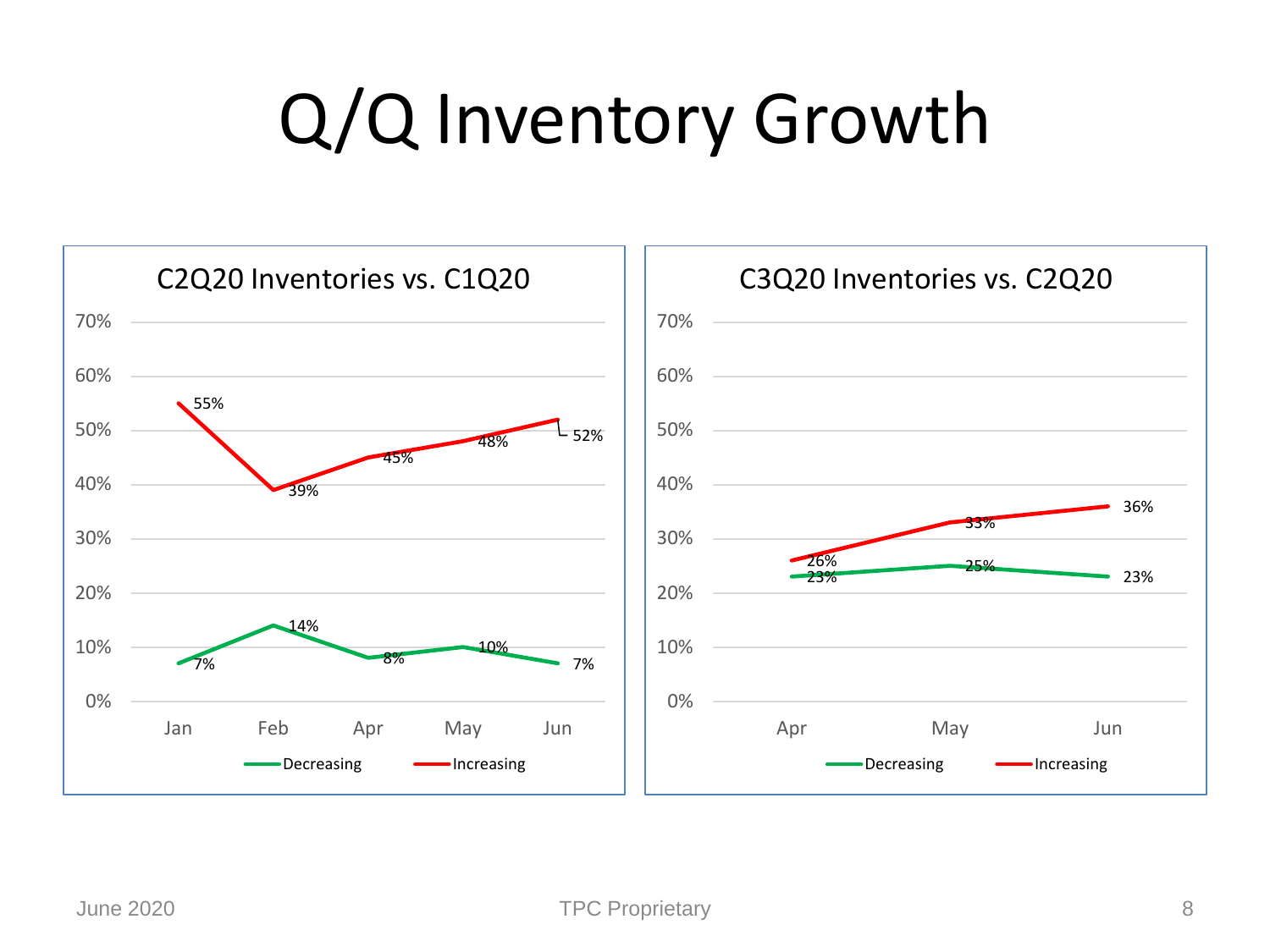# Q/Q Pricing Trends